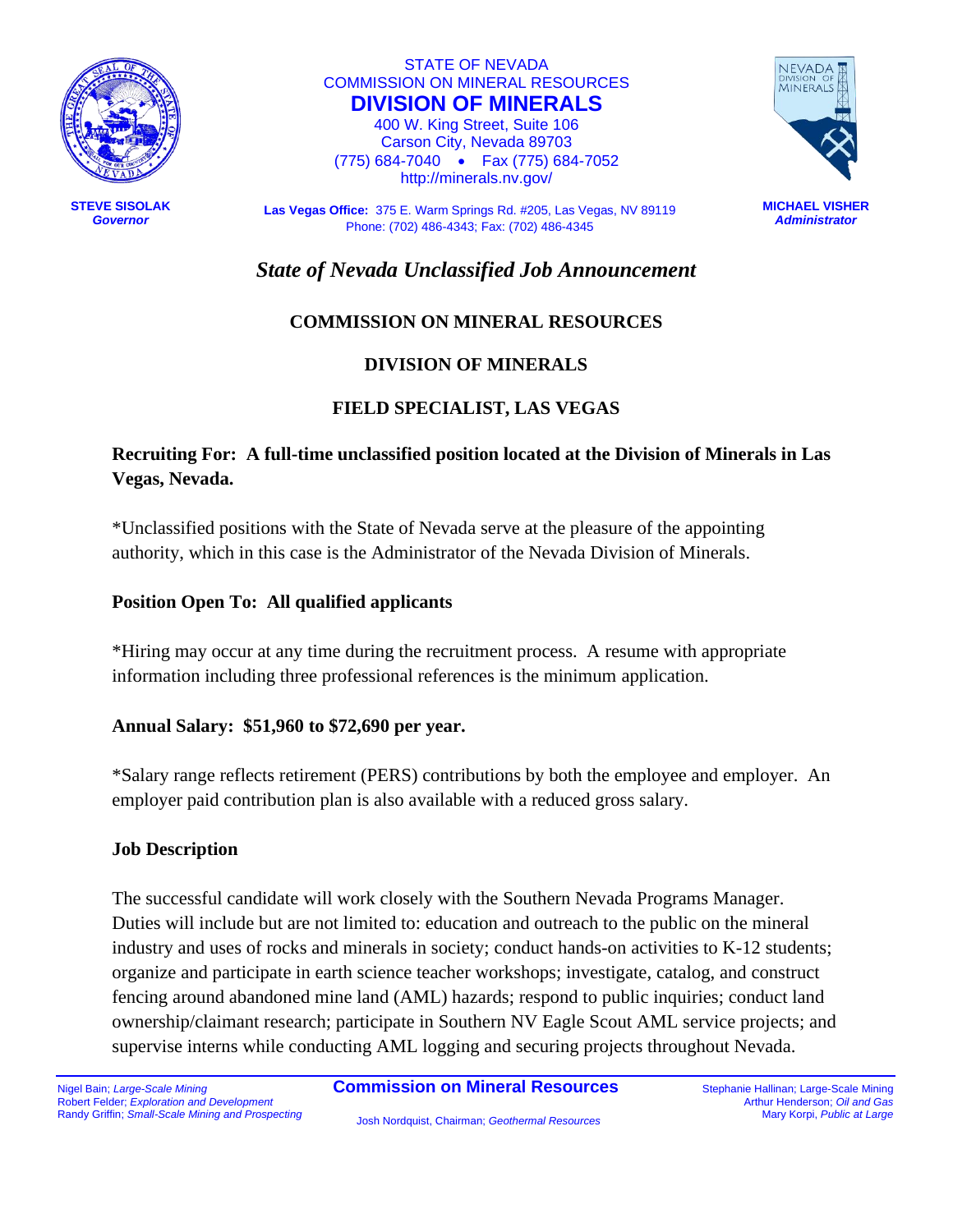### **Essential Functions**

- 1. Provide engaging and standards-based presentations and activities to K-12 students throughout Clark County.
- 2. Update existing, and create new, educational content for online distribution to both teachers and students.
- 3. Perform abandoned mine lands fieldwork, which will involve hiking long distances with equipment and materials in rugged terrain.
- 4. Construct T-post and barbed wire exclusion fencing around abandoned mine features.
- 5. Lift and carry fencing materials and rock specimens up to 50 pounds in weight.
- 6. Provide technical presentations on Nevada mining, minerals, and geology to the public.
- 7. Operate a 4-WD vehicle on dirt roads and rugged terrain.

### **Travel Requirements**

The Field Specialist, Las Vegas will be required to assist in the Division's abandoned mine lands summer internship program. Travel for this program will consist of supervising up to eight interns and conducting fieldwork in rural Nevada for up 15 days in non-consecutive, five-day intervals between the months of May and August. They may also be required to travel for up to five days during the winter abandoned mine lands internship season, typically the first two weeks of January. Infrequent travel may also be required throughout the year to conduct emergency abandoned mine securings, conduct rural presentations, or to attend conferences or events.

Travel conducted as part of the abandoned mine lands program typically involves rustic camping for several consecutive nights. Staff are required to purchase and maintain their personal camping equipment.

### **Minimum Qualifications**

A bachelor's degree in geology, geological engineering or mining engineering or a related earth science field from an accredited, non-correspondence college or university and at least two (2) years of relevant experience in the minerals industry. Copies of transcripts must be included with the application for verification.

Demonstrated proficiency in ArcGIS / ArcMap and/or ArcGIS Pro, Microsoft Office applications (including Word, Excel, Access, Outlook and PowerPoint); use of plotters, printers, scanners and various internet applications is expected.